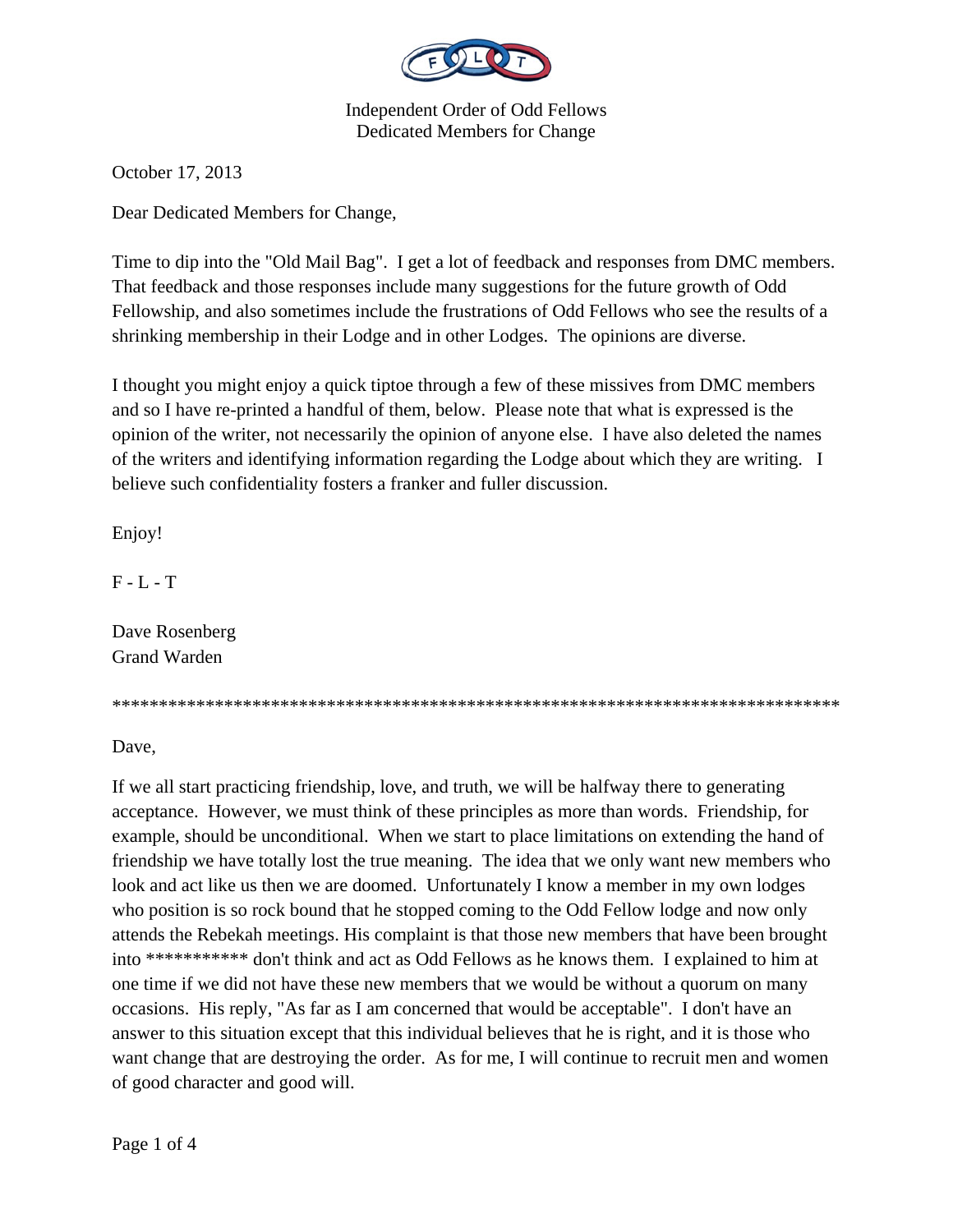

**Independent Order of Odd Fellows** Dedicated Members for Change

## 

## Hi Dave.

While I enjoyed \*\*\*\*\*\*\*\*\*\* s letter and appreciate his suggestions. I have to point out the obvious, even having a lovely, loving, and social lodge can't overcome the outdated and deadening ritual. In my lodge, members state that the boring antiquated ritual as the main reason for not attending meetings. What can be done about that?

Dave.

A quick status from \*\*\*\*\*\*\*\*\*\*\*\*\*\*\*. I read a couple of your newsletters to the group last night. We have established a committee to explore new ways of finding potential members who are a good fit and are interested in the three aspects (legs) IOOF has to offer. This will be a slow process but a necessary one which your visit catalyzed.

## Dave.

I must agree that a lodge that is meeting for twenty minutes is doing nothing but entertaining its members. By that statement I mean that the meeting is just a prolog to the real event they came for, the "card game". This may hold the interest of the few that are coming for the bi-monthly poker game, but they are no longer an Odd Fellow Lodge. They are now a card club with a ritualistic opening. When a lodge reaches such a position that their sole purpose is the twice a month card game or domino game they may be beyond recovery unless the Grand Master steps in and demands that they start meeting for the real purpose for which they were organized. This may require an audit to determine their use of funds, and if necessary a charter suspension pending a planned redirection. Harsh action but sometimes necessary.

Dave.

When a lodge has so few and older members it no longer has the ability to change in many cases. It is very hard to attract people to join an organization so tied to, let's face it, silly rituals at every meeting and silly rituals to even being initiated. People join organizations to feel a sense of belonging, common interests and common cause. But how can a lodge with fewer than 20 members mostly over age 60 install activities to attract people? And even when this does occur, they are driven away by people who pull out the rule books, of which we have many, and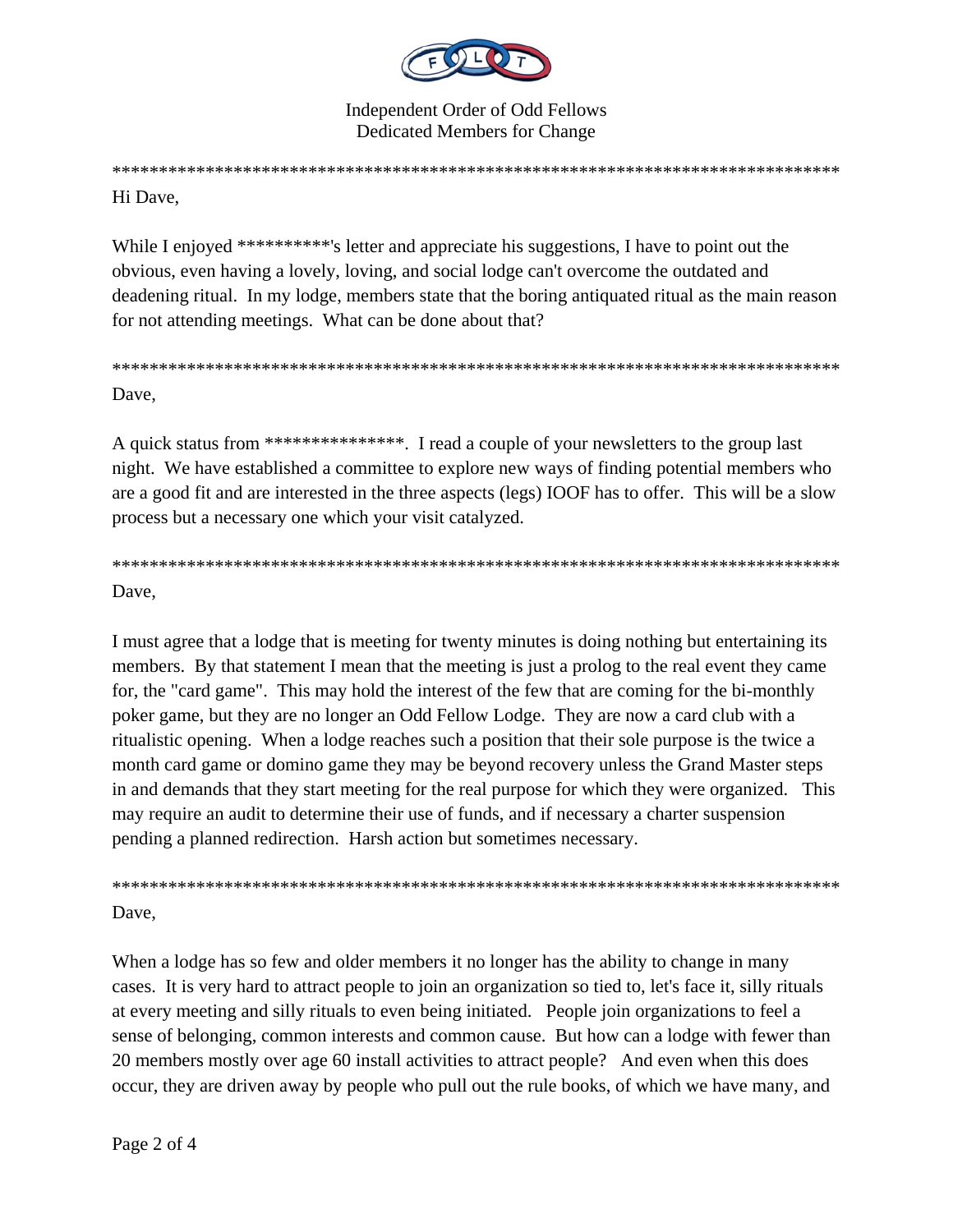

**Independent Order of Odd Fellows Dedicated Members for Change** 

use them as a weapon over members.

Some ritual is good but ours is too verbose, too Old Testament oriented and some just plain silly! My Lodge is controlled by "Mr. Rule Books" with disastrous results - a declining membership, especially in enthusiasm. I get very discouraged about how to encourage people to join. Oh well  $\ldots$ .

Hi Dave.

Your last message hit home for me. I am an associate in one lodge in which there is a tacit agreement not to get new members and simply keep having dinner together and proforma meetings until the lodge shrinks through death. It is very saddening.

Dave.

My lodge \*\*\*\*\*\*\*\*\*\*\*\*\* had shrunk to about [less than 10] members attending an average meeting with most members just coming for dinner and paying little attention to the functioning of the lodge. It had gotten to the point where two members began making decisions for the whole lodge, misleading and withholding information from the rest of the lodge and voting against new members joining. It finally got to the point when a rebellion occurred and those two members are now marginalized with a great deal of animosity and hurt feelings through the lodge.

Grand Warden Dave,

I believe the focus, as I have discovered, that the members grew the ideology that the "lodge is mine". I don't have to share it. Then, because they discovered that they did not plan their retirement well, the income from the lodge had the same ideology with a twist that the "money is" mine". They forgot they have to pay it forward. Now they are dying out and so is the building. Unfortunately, there are members still today that are keeping the income for themselves. Along with, the new renters have discovered to become members to control the lodge and are not paying the rent to the lodge. They only pay the bills to keep the building in somewhat of a working condition. Therefore, there is no money to do the charity and community work. The members just don't want to go to the meetings because they get tired of fighting.